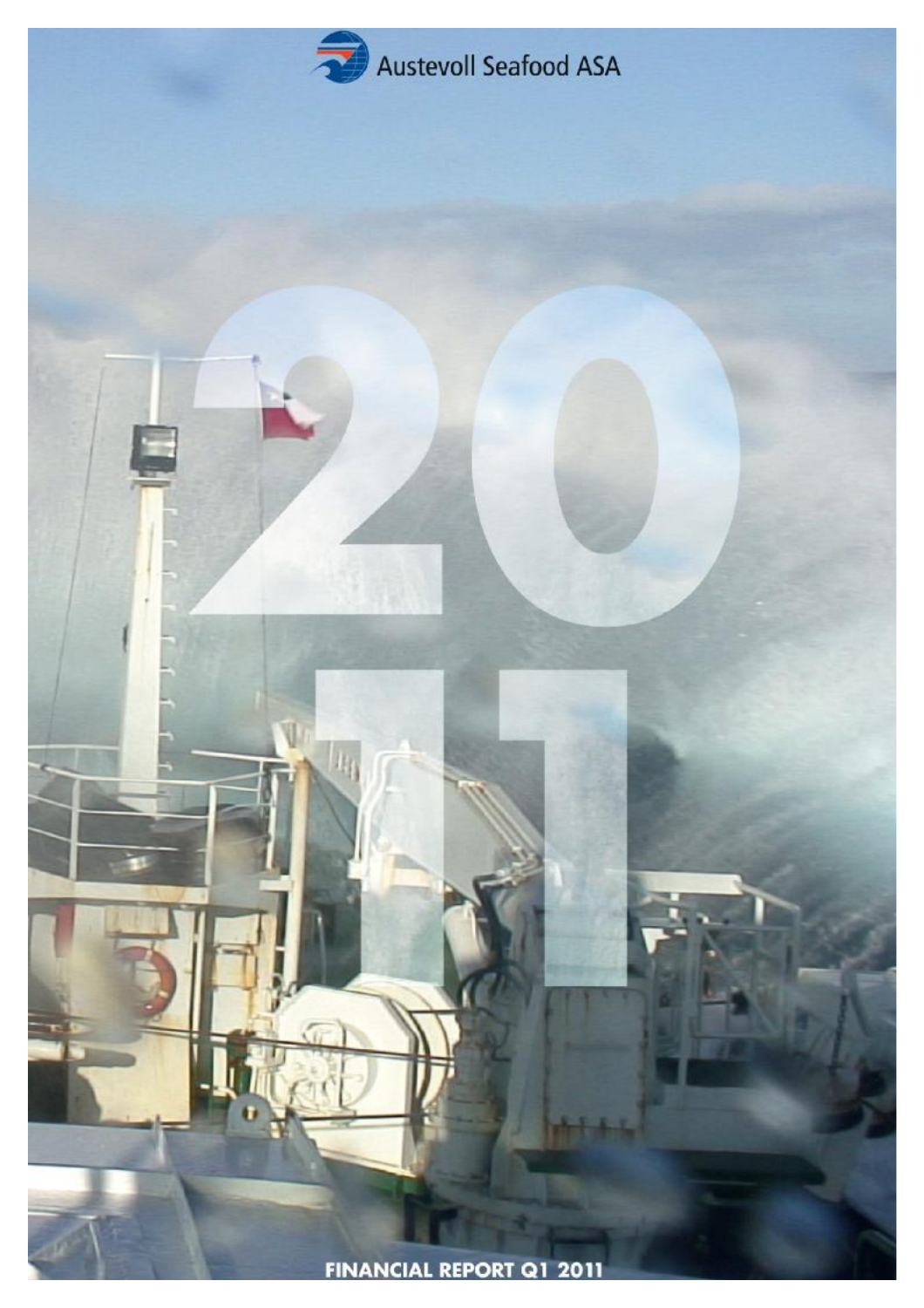

**Good market for the Group's products within pelagic fishery, and salmon and trout Significantly higher prices for salmon and trout, pelagic products for consumption and fish oil in the first quarter of 2011 compared with the same quarter of 2010 Good volume of fish for consumption in Peru in the quarter Market outlook for the Group's business areas remain good** 

### **Q1 2011**

The Group's revenue in the first quarter of 2011 was NOK 2,952 million, up from NOK 2,746 million in the same period of 2010.

- The Group's operating profit before depreciation and biomass adjustment (EBITDA) was NOK 612 million in the first quarter of 2011 against NOK 431 million in the first quarter of 2010.
- EBIT before biomass adjustment was NOK 486 million in the quarter (Q1 2010: NOK 309 million). Growth in operating profit was 57.3%.
- The Group continues to enjoy good development and, with an equity ratio of 49%, is financially solid. The Group's net interest-bearing debt at 31 March 2011 was NOK 3.1 billion against NOK 3.8 billion at 31 March 2010.
- The first quarter has also seen good prices for the Group's products; as expected, significantly better prices have been achieved for Atlantic salmon, pelagic products for consumption and fish oil compared with the same period of 2010.
- There has been a good volume of fish for human consumption in Peru, with the Group's fleet landing just over 24,000 tons in the first quarter, compared with 450 tons of fish for human consumption landed by the Group's own fleet in Peru in the whole of 2010.
- On 22 March 2011 AUSS's wholly owned subsidiary Austevoll Fisk AS and Norway Pelagic ASA signed a merger plan concerning integration of AUSS's North Atlantic pelagic operations for human consumption with Norway Pelagic ASA's subsidiary Norway Pelagic AS. The merger plan was approved by the respective companies' general meetings on 15 April 2011, and the merger is expected to be implemented at the end of June 2011. AUSS will receive 2,768,954 shares in Norway Pelagic ASA in payment for Austevoll Fisk AS, increasing its ownership interest in Norway Pelagic ASA from 33% to 43%.

| All figures in NOK 1,000                        | Q1 11        | Q110         | 2010         | 2009         | 2008         | 2007         |
|-------------------------------------------------|--------------|--------------|--------------|--------------|--------------|--------------|
|                                                 |              |              |              |              |              |              |
| Operating income                                | 2.952.389    | 2.745.538    | 12.744.751   | 11.324.609   | 4.088.394    | 3.468.957    |
| <b>EBITDA</b>                                   | 611.539      | 431.000      | 2.540.827    | 1.921.695    | 788.617      | 483.411      |
| <b>EBITDA%</b>                                  | 21 %         | 16 %         | 20 %         | 17%          | 19 %         | 14 %         |
|                                                 |              |              |              |              |              |              |
| Earnings per share                              | 1,13         | 1,45         | 6,03         | 3,83         | 0,66         | 2,72         |
| Earnings per share excl.fair value adj biomass/ | 1,02         | 0,84         | 5,35         | 3,68         | 0,32         | 2,72         |
|                                                 |              |              |              |              |              |              |
| Total assets                                    | 18.931.430   | 16.790.356   | 19.042.235   | 16.291.209   | 15.984.653   | 8.813.030    |
| Equity                                          | 9.361.587    | 7.618.713    | 9.110.861    | 7.095.483    | 5.619.768    | 4.228.611    |
| Equity ratio                                    | 49 %         | 45 %         | 48 %         | 44 %         | 35 %         | 48%          |
| Net interest bearing debt (NIBD)/               | $-3.088.282$ | $-3.814.791$ | $-3.161.929$ | $-4.091.474$ | $-6.554.294$ | $-2.514.792$ |

#### Key figures for the Group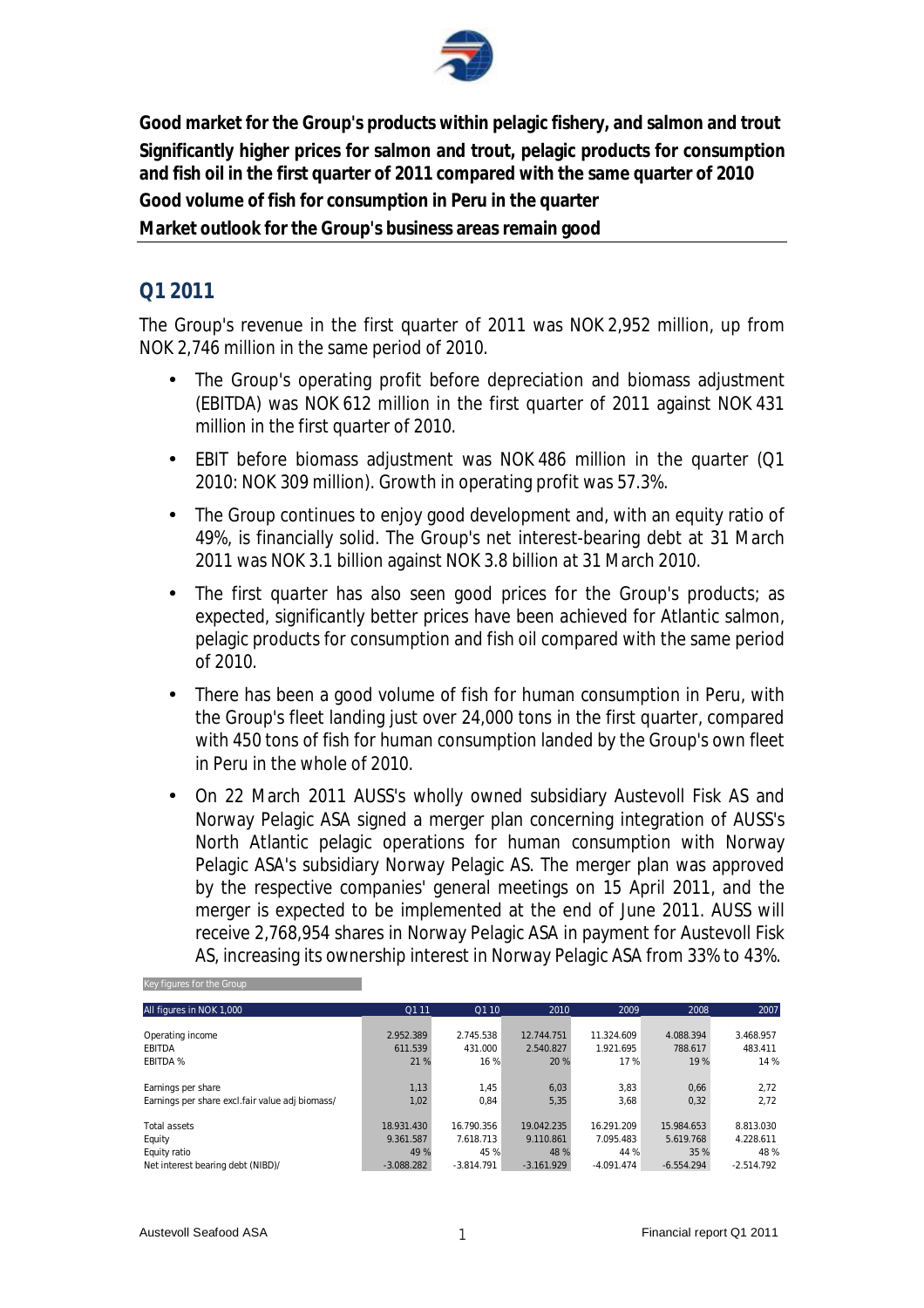

### **Financial information Q1 2011**

The Group reported operating income of NOK 2,952 million in the quarter (Q1 2010: NOK 2,746 million). EBITDA before biomass adjustment was NOK 612 million in the first quarter (Q1 2010: NOK 431 million).

Selling prices achieved for Atlantic salmon and trout, pelagic products for consumption, and fish oil in the first quarter of 2011 were higher than in the same quarter of 2010. Good prices were also achieved for fishmeal but more in line with prices achieved in the same period last year.

EBIT before biomass adjustment was NOK 486 million in the quarter (Q1 2010: NOK 309 million). There was a positive IFRS biomass adjustment of NOK 50 million in the first quarter, while the equivalent adjustment for the same quarter of 2010 was a positive amount of NOK 270 million. EBIT after biomass adjustment was NOK 536 million in the quarter (Q1 2010: NOK 579 million).

Income from associated companies was NOK 37 million in the first quarter (Q1 2010: NOK 59 million). The largest associated companies are Norskott Havbruk AS (owner of Scottish Sea Farms Ltd.), Norway Pelagic ASA and Brødrene Birkeland AS.

The Group's net interest expenses in the first quarter of 2011 were NOK -47 million (Q1 2010: NOK -54 million).

Profit before tax and biomass adjustment was NOK 472 million in the first quarter, compared with NOK 318 million in the same quarter of 2010. Profit was up 48.4% compared to the first quarter of 2010.

Profit before tax for the quarter was NOK 521 million (Q1 2010: NOK 588 million).

#### **Business areas**

#### **Fishmeal and oil**

Operating income in the first quarter of 2011 was NOK 318 million (Q1 2010: NOK 363 million), and EBITDA NOK 65 million (Q1 2010: NOK 76 million).

Approx. 24,000 tons of fishmeal and oil were sold in the first quarter, against approx. 31,000 tons in the same quarter of 2010.

The price of fish oil has been significantly higher than in the same quarter of 2010, while the price achieved for fishmeal was slightly higher than the same quarter of 2010.

The lower sales volume in the quarter compared with the same quarter of 2010 can be attributed to lower volume sold from Peru in the quarter, and is a result of low production of fishmeal and oil in the fourth quarter of 2010. The second 2010 anchoveta fishing season in Peru started on 20 November with the possibility of continuing to the end of January 2011. The total quota was set at approx. 2.1 million tons for the season. As a result of an abnormally high level of small fish in the catches, the season was characterised by periodic stops, and was finally concluded on 18 January 2011. The Group's fleet in Peru landed approx. 38% of its total quota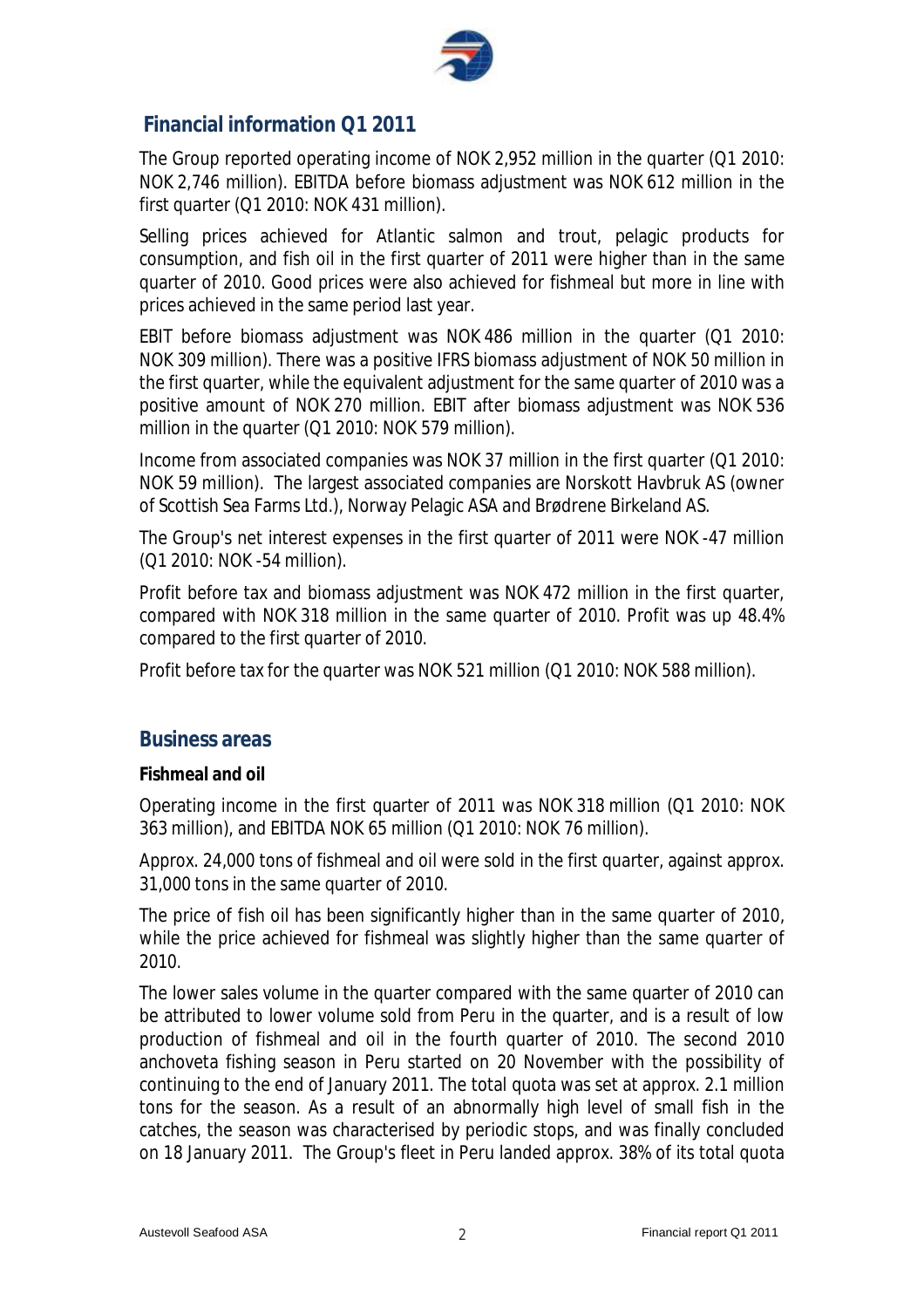

before the fishing was brought to an end. For the industry as a whole, just under 800,000 tons were landed, representing approx. 38% of the quota set for the season.

As usual, the first quarter is one of the main seasons for production of fishmeal and oil in Europe. Reduced quotas for Norwegian spring-spawning (NVG) herring and blue whiting in 2011 compared with 2010 have impacted the supply of raw materials, with approx. 80,000 tons (100% basis) less raw material being taken in the first quarter of 2011 compared with the same quarter of 2010.

Production of fishmeal and oil in Chile in the first quarter of 2010 was impacted by the earthquake that hit the country at the end of February. It is mainly cut-offs from the Group's own production of fish for human consumption and bought-in anchoveta from the coastal fleet that are used as raw materials in the production of fishmeal and oil. This year fishing and production have proceeded as expected, and approx. 25,000 tons of raw material have been received from the coastal fleet against approx. 15,000 tons in the same quarter of last year.

#### **Human consumption**

Operating income in the first quarter of 2011 was NOK 182 million (Q1 2010: NOK 198 million), and EBITDA NOK 25 million (Q1 2010: NOK 25 million).

The transaction involving sale of 100% of the shares in Epax Holding AS was carried out in November 2010, and revenue and profit from Epax are included in the figures for the first quarter of 2010. The business area is as such showing a good underlying development compared with the same period last year.

The total quantity of fish sold for human consumption breaks down as follows: approx. 5,000 tons frozen products (Chile) against 1,000 tons in the same period of 2010. Approx. 830,000 cases of canned products were sold against approx. 436,000 cases in the same period of 2010 (Chile and Peru). A total of 420 tons high- and lowconcentrate Omega-3 oils were sold in the first quarter of 2010.

Prices achieved for canned goods and frozen products have been significantly higher than in the same period last year.

The volume of fish for human consumption in Peru has been good in the first quarter, with the Group's fleet landing just over 24,000 tons. By way of comparison, our fleet in Peru landed a total of 450 tons of fish for human consumption in the whole of 2010. The majority of the raw material has been used for production of canned goods, forming the basis for better sales volumes in the quarters ahead compared with last year.

In Chile the quotas for horse mackerel have been significantly reduced compared with 2010, but on par with what was actually landed in 2010. Distance to the fishing grounds has been slightly shorter this year than we have experienced in the last few years, and the business is continuing its positive trend in delivering good-quality fish for human consumption. In the first quarter well over 90% of the fish caught for consumption has been used for production of frozen and canned goods.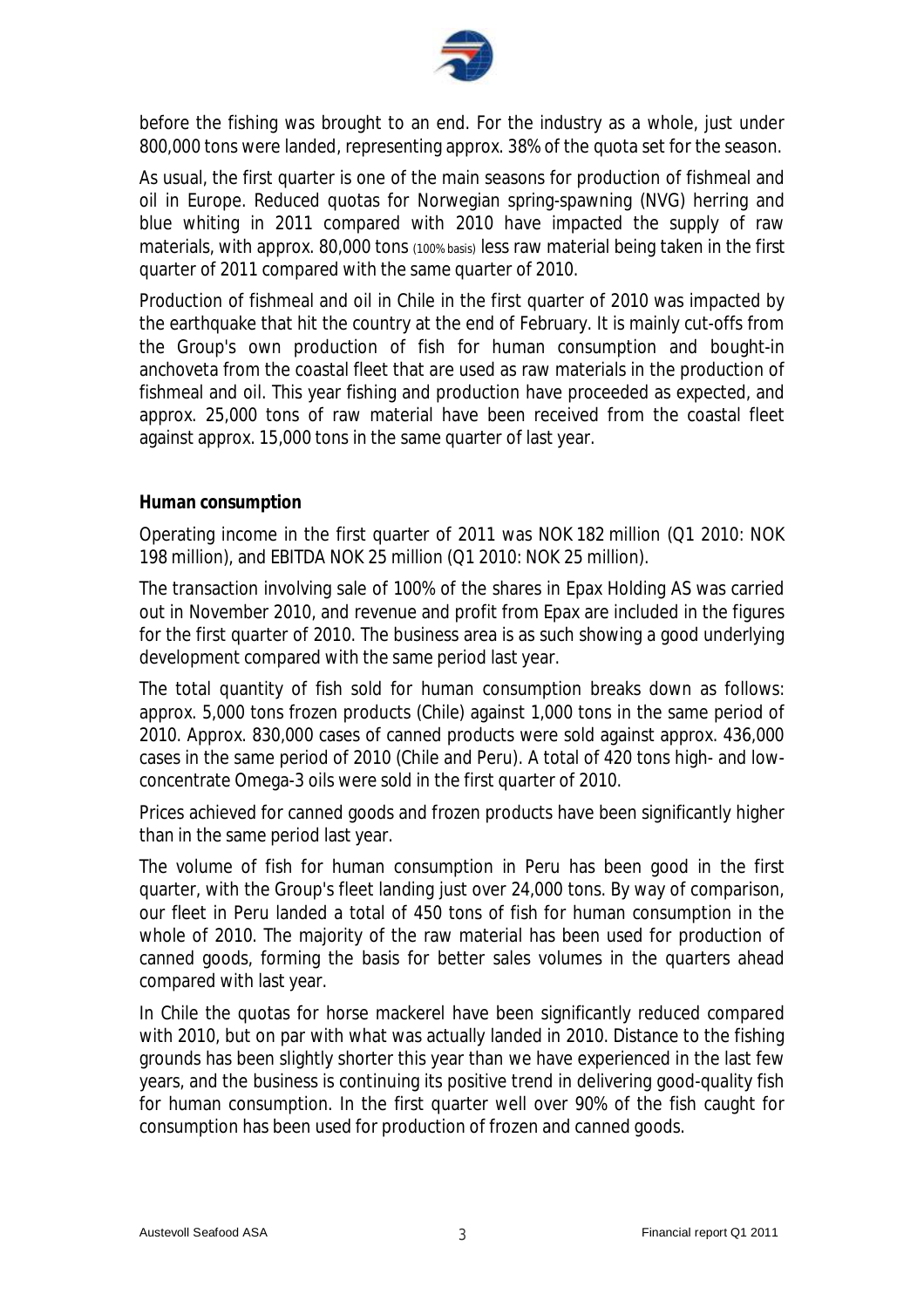

**Production, sales and distribution of Atlantic salmon and trout** 

The business area comprises Lerøy Seafood Group ASA. The business area recorded operating income of NOK 2,225 million in the first quarter of 2011 (Q1 2010: NOK 1,873 million), and EBITDA before biomass adjustment was NOK 510 million (Q1 2010: NOK 307 million). Approx. 27,900 tons cleaned weight of salmon and trout were harvested in the quarter, against 22,500 tons in the same quarter last year.

The business area has experienced strong growth in operating profit, and growth in EBITDA compared with the first quarter of 2010 was a full 66%. This growth has been achieved as a result of volume growth and better prices for the main products: Atlantic salmon and trout. There has been a good market in the quarter, and the business area has a strong position in the world's major fish markets.

#### **Pelagic North Atlantic**

Operating income in the first quarter of 2011 was NOK 408 million (Q1 2010: NOK 415 million), and EBITDA NOK 17 million (Q1 2010: NOK 27 million).

Pelagic North Atlantic comprises the sales company Atlantic Pelagic AS, which carries out all sales activities for the production companies Austevoll Fiskeindustri AS, Sir Fish AS, Modolv Sjøset AS and North Capelin Honningsvåg AS. The figures also include results from the production companies Austevoll Fiskeindustri AS, Sir Fish AS, Modolv Sjøset AS and North Capelin Honningsvåg AS. Merger of the activities into Norway Pelagic ASA has been approved.

The first quarter is normally one of the main seasons for production and sales for this business area. It has mainly been NVG herring and capelin taken in in the first quarter, but the reduced quota for NVG herring means less of this has been available this year compared with the same period last year.

### **Cash flow**

Cash flow from operating activities was NOK 271 million in the first quarter of 2011 (Q1 2010: NOK 418 million), and was affected by the increase in inventories. Cash flow from investing activities was NOK -149 million in the first quarter of 2011 (Q1 2010: NOK -55 million), and mainly comprises normal maintenance investments. Cash flow from financing activities was NOK -429 million in the first quarter of 2011 (Q1 2010: NOK -243 million), and comprises ordinary repayments, changes in shortterm loans and cash used for repayment of a credit facility of NOK 500 million. The Group's net change in cash in the first quarter was NOK -307 million (Q1 2010: NOK 120 million). At 31 March 2011 the Group had cash balances of NOK 2,493 million compared with NOK 1,745 million at 31 March 2010.

### **Balance sheet at 31 March 2011**

At 31 March 2011 the Group had a balance sheet total of NOK 18,931 million, compared with NOK 16,790 million at 31 March 2010. At 31 March 2011 the Group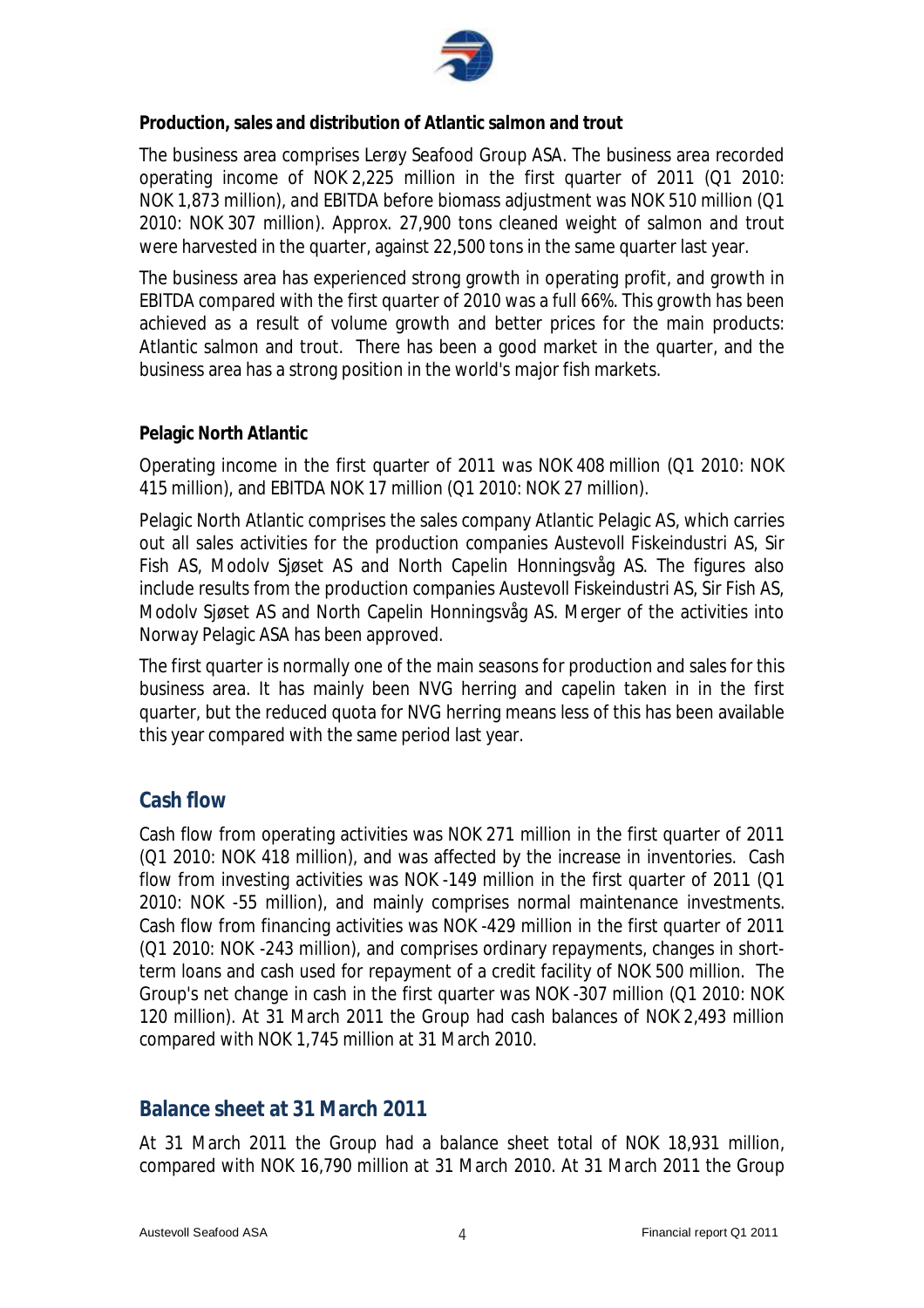

had equity of NOK 9,362 million, compared with NOK 7,619 million at 31 March 2010. The equity ratio was 49% at 31 March 2011 against 45% at 31 March 2010.

Net interest-bearing debt at 31 March 2011 was NOK 3,088 million, compared with NOK 3,815 million at 31 March 2010. At 31 March 2011 the Group had cash balances of NOK 2,493 million against NOK 1,745 million at 31 March 2010. The Group's cash holdings do not include unused credit facilities.

### **Risks and uncertainties**

The Group's risk exposure is described in the Annual Report 2010. The Group's activities are essentially global in nature, and will always be impacted to some degree by developments in the world economy. Given the disquiet in the financial markets in recent years, uncertainty in the macro picture is still perceived to be above the level considered normal. Although this uncertainty may have negative effects on the real economy in most markets, we consider AUSS's core activities to be founded on long-term sustainable values in promising seafood industries.

The Group is exposed to risk associated with the value of investments in subsidiaries in the event of price changes in the market for raw materials and finished goods, in so far as these changes bring about changes in the company's competitiveness and earnings potential over time. Operational conditions, including biomass in the sea, catch conditions and developments in the Group's input factor prices are also key parameters impacting the Group's risk.

Changes in fishing patterns and quota regulations mean quarter-on-quarter and year-on-year fluctuations in catch volumes, leading in turn to fluctuations in utilisation of the Group's production facilities. Seasonal variations in catch volumes result in equivalent fluctuations in quarterly key figures.

The majority of the Group's debt is at variable rates of interest.

The Group is exposed to changes in exchange rates, particularly the Euro, US dollar, Chilean peso and Peruvian sol. The Group seeks to reduce this risk by entering into forward contracts and making use of multi-currency credit facilities. Parts of the long-term debt are also matched to earnings in the same currency.

### **Shareholder structure**

At 31 March 2011 the Company had 4,357 shareholders compared with 4,082 shareholders at 31 March 2010. The share price at 31 March 2011 was NOK 43.00 against NOK 44.70 at 31 March 2010.

The annual general meeting for 2011 will be held on 26 May 2011, and the Board has proposed payment of a dividend of NOK 1.50 per share in 2011. The ex-dividend date is 27 May 2011.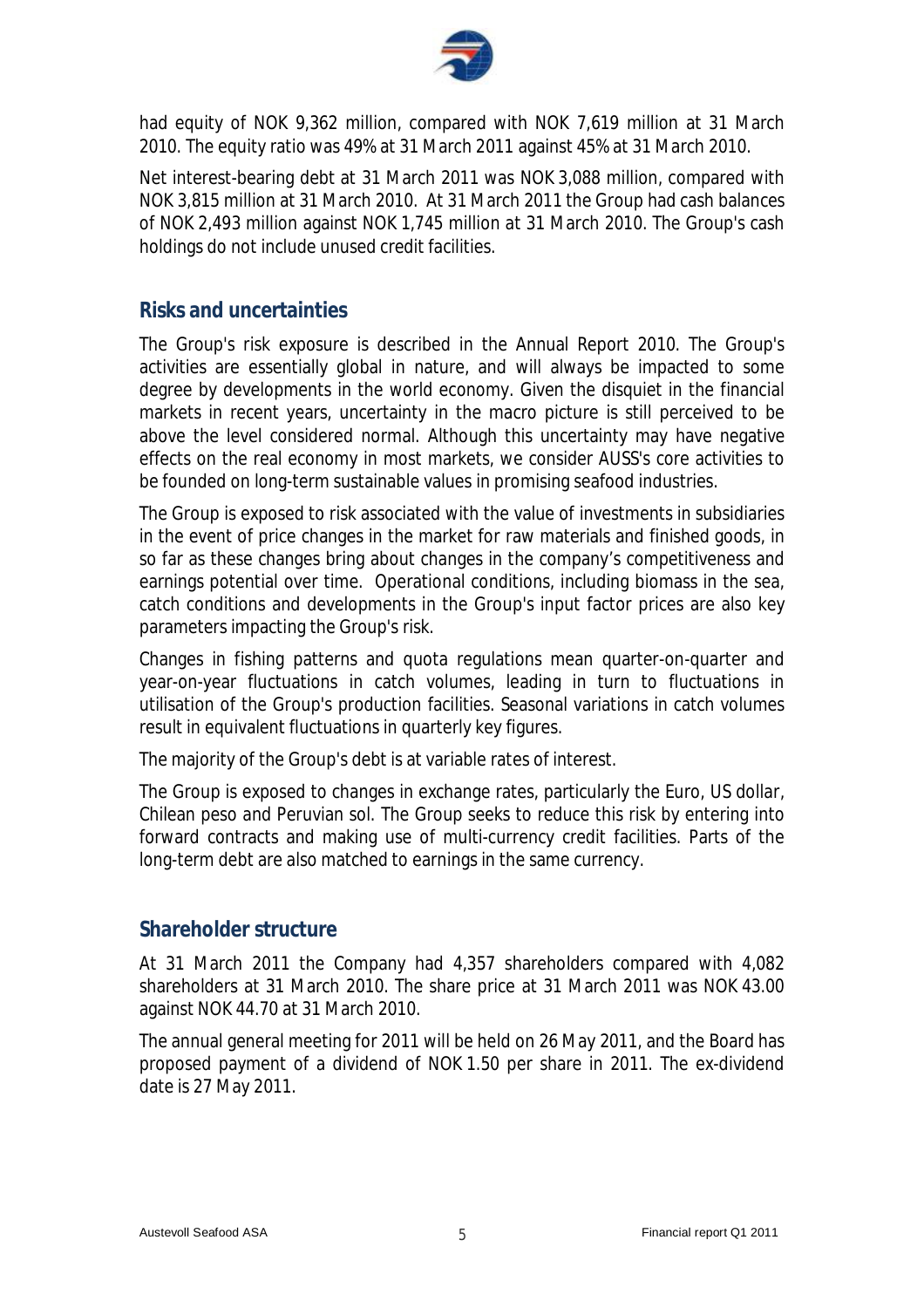

## **Market and outlook**

#### **Fishmeal and oil**

At the time of the previous report the price level per ton for fishmeal was USD 1,800- 1,850 (FOB Peru, Standard 65-66%), partly as a result of the low production volume from Peru in the fourth quarter of 2010. Expectations of normalisation of the quota level in Peru in 2011 have resulted in downward correction of fishmeal prices, and the price level per ton is now USD 1,200 (FOB Peru, standard 65-66%). After a rising trend in the first part of the quarter, fish oil prices have now fallen slightly as expected. Good prices are expected for fish oil, supported by good demand from the traditional markets, the growing Omega-3 branch and rising prices for vegetable oils.

#### **Human consumption**

The Board of Directors expects good demand for the Group's human consumption products. Where operations in Europe are concerned, the markets for pelagic fish have remained strong since the start of the year with continuously increasing prices for herring and mackerel. In South America good demand is expected both in the home market and for export, with good, stable prices going forward.

#### **Production, sales and distribution of salmon and trout**

The development in demand for Atlantic salmon and trout was good through 2010, and has remained so to date. Higher growth in global supply is expected in the next few years compared with what we have seen in the last two. Correspondingly, we expect continued good development in the global demand for Atlantic salmon. These factors, combined with the expectation of improved productivity in production in the business area, including improved biology, provide the basis for our positive attitude to development of the business area.

#### **The Group**

Developing enduring values requires patience and the ability to take a long-term view. The Group is financially solid, has shown good development and is today well positioned in several parts of the world's seafood industry. Over time it will grow and develop further within the areas in which it is established.

The Board of Directors is in all material respects satisfied with the Group's results for the first quarter. The Group's strong position in the global seafood industry gives grounds for a positive attitude to the Group's development going forward.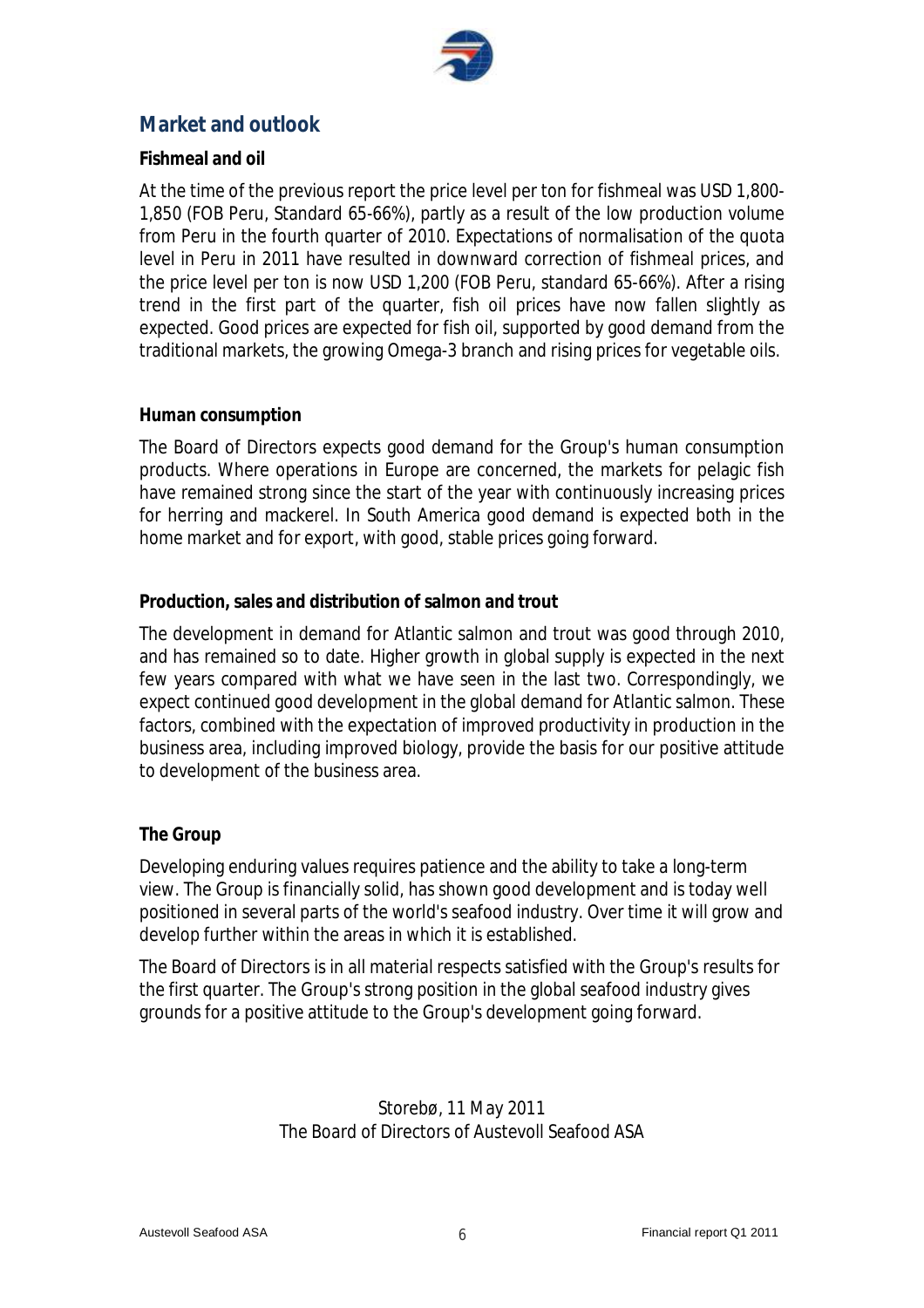

# **INTERIM REPORT Q1**

#### **Condensed Consolidated Income Statement (unaudited)**

|                                                | First quarter | (audited)  |            |
|------------------------------------------------|---------------|------------|------------|
| All figures in NOK 1.000                       | 2011          | 2010       | 2010       |
| Operating income                               | 2.952.389     | 2.745.538  | 12.744.751 |
| Raw material and consumables used              | 1.693.403     | 1.745.389  | 7.818.639  |
| Salaries and personnel expenses                | 349.559       | 294.100    | 1.253.809  |
| Other operating expenses                       | 297.888       | 275.049    | 1.131.476  |
| Operating profit before depreciation (EBITDA)  | 611.539       | 431.000    | 2.540.827  |
| Depreciation and amortisation                  | 125.281       | 122.152    | 495.479    |
| Impairment                                     |               |            | 61.573     |
| EBIT before fair value adjustment biomass      | 486.258       | 308.848    | 1.983.775  |
| Fair value adjustment biomass                  | 49.596        | 270.012    | 298.538    |
| Operating profit                               | 535.854       | 578.860    | 2.282.313  |
| Income from associated companies               | 37.230        | 58.651     | 191.761    |
| Net interest expenses                          | $-47.360$     | $-53.778$  | $-208.965$ |
| Net other financial items (incl. agio/disagio) | $-4.401$      | 3.831      | $-39.617$  |
| Profit before tax                              | 521.323       | 587.564    | 2.225.492  |
| Income tax expenses                            | $-138.642$    | $-141.734$ | -459.412   |
| Net profit                                     | 382.681       | 445.830    | 1.766.080  |
| Profit to minority interests                   | 153.665       | 151.441    | 544.547    |
| Profit attribut to equity holder of parent     | 229.016       | 294.389    | 1.221.533  |
| Earnings per share                             | 1,13          | 1,45       | 6,03       |
| Diluted earnings per share                     | 1,13          | 1,45       | 6,03       |
| Earnings per share excl.fair value adj biomass | 1,02          | 0,84       | 5,35       |

#### **Statement of Comprehensive income (unaudited)**

|                                                |   | First quarter |         | (audited) |
|------------------------------------------------|---|---------------|---------|-----------|
| All figures in NOK 1.000                       |   | 2011          | 2010    | 2010      |
| Net earnings in the period                     |   | 382.681       | 445.830 | 1.766.080 |
|                                                |   |               |         |           |
| Other comprehensive income                     |   |               |         |           |
| Currency translation differences               |   | $-147.129$    | 76.816  | 28.970    |
| Other gains and losses in comprehensive income | × |               |         |           |
| Total other comprehensive income               |   | $-147.129$    | 76.816  | 28.970    |
|                                                |   |               |         |           |
| Comprehensive income in the period             |   | 235.552       | 522.646 | 1.795.050 |
|                                                |   |               |         |           |
| Allocated to:                                  |   |               |         |           |
| Minority interests                             |   | 143.948       | 157.102 | 544.854   |
| Majority interests                             |   | 91.604        | 365.544 | 1.250.196 |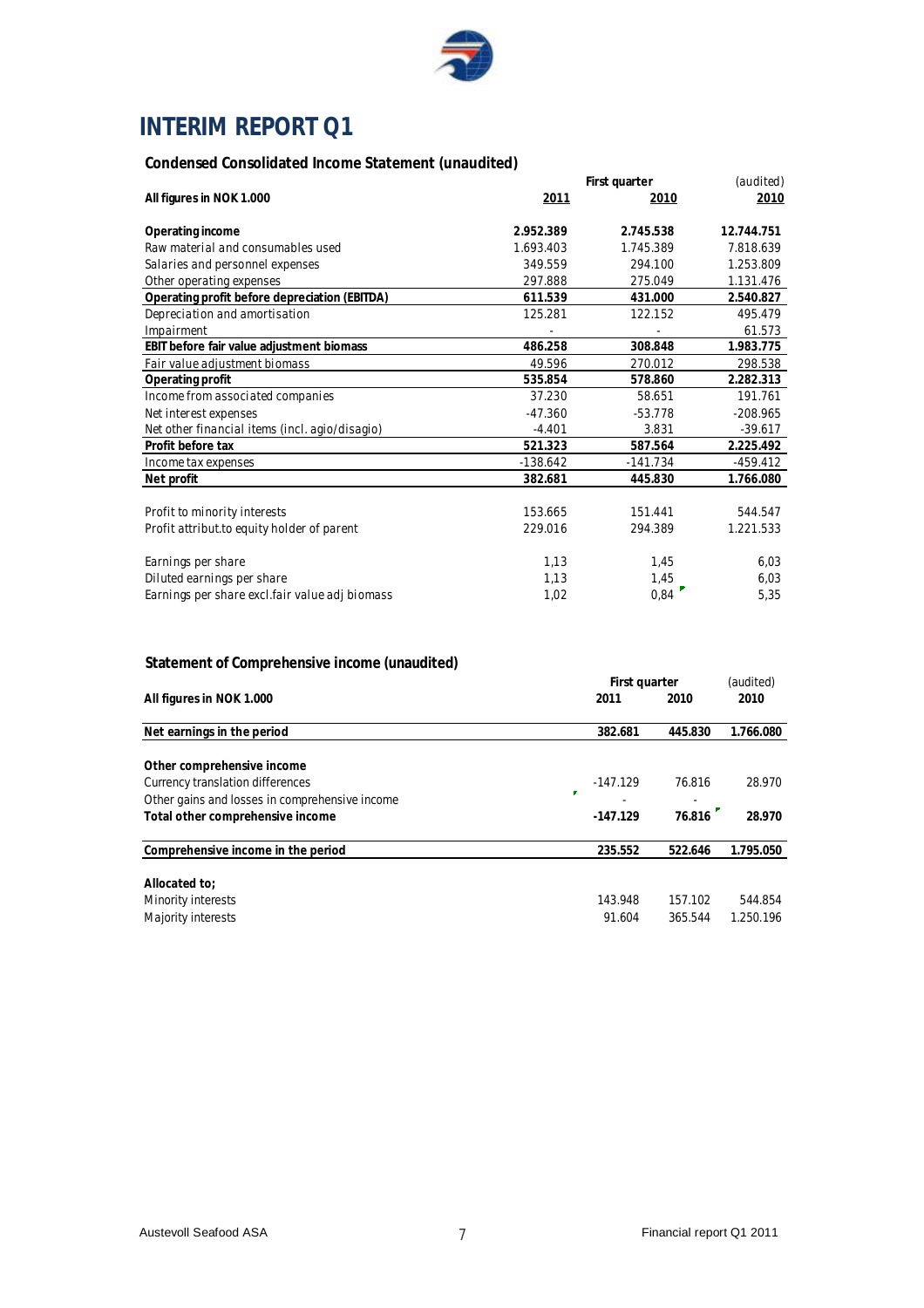

### **Condensed Consolidated Statement of Financial Position (unaudited)**

|                                      |            |            | (audited)  |
|--------------------------------------|------------|------------|------------|
| All figures in NOK 1.000             | 31.03.2011 | 31.03.2010 | 31.12.2010 |
| Assets                               |            |            |            |
| Intangible assets                    | 5.970.496  | 5.645.974  | 6.024.816  |
| <b>Vessels</b>                       | 519.314    | 705.370    | 567.480    |
| Property, plant and equipment        | 3.260.765  | 3.187.438  | 3.297.464  |
| Investments in associated companies  | 991.104    | 542.140    | 953.051    |
| Investments in other shares          | 39.878     | 39.982     | 39.558     |
| Other long term receivables          | 72.273     | 137.771    | 76.247     |
| Total non-current assets             | 10.853.830 | 10.258.675 | 10.958.616 |
| Inventories                          | 3.761.888  | 3.113.557  | 3.465.006  |
| <b>Accounts receivables</b>          | 1.308.436  | 1.275.145  | 1.341.112  |
| Other current receivables            | 514.198    | 397.944    | 466.947    |
| Cash and Cash equivalents            | 2.493.078  | 1.745.035  | 2.810.554  |
| <b>Total current assets</b>          | 8.077.600  | 6.531.681  | 8.083.619  |
| <b>Total assets</b>                  | 18.931.430 | 16.790.356 | 19.042.235 |
|                                      |            |            |            |
| <b>Equity and liabilities</b>        |            |            |            |
| Share capital                        | 101.359    | 101.359    | 101.359    |
| Share premium fund                   | 3.713.549  | 3.713.549  | 3.713.549  |
| Retained earnings and other reserves | 2.776.812  | 2.057.873  | 2.682.409  |
| Non-controlling interests            | 2.769.867  | 1.745.932  | 2.613.544  |
| <b>Total equity</b>                  | 9.361.587  | 7.618.713  | 9.110.861  |
| Deferred tax liabilities             | 1.968.593  | 1.875.759  | 1.986.804  |
| Pension and other obligations        | 21.061     | 30.269     | 18.973     |
| <b>Borrowings</b>                    | 3.994.863  | 4.449.112  | 4.866.188  |
| Other long-term liabilities          | 29.527     | 26.798     | 28.330     |
| <b>Total non-current liabilities</b> | 6.014.044  | 6.381.938  | 6.900.295  |
| Short term borrowings                | 1.005.848  | 541.620    | 771.472    |
| <b>Overdraft facilities</b>          | 584.933    | 680.067    | 382.740    |
| Account payable                      | 889.182    | 920.624    | 841.069    |
| Other current liabilities            | 1.075.836  | 647.394    | 1.035.798  |
| <b>Total current liabilities</b>     | 3.555.799  | 2.789.705  | 3.031.079  |
| <b>Total liabilities</b>             | 9.569.843  | 9.171.643  | 9.931.374  |
| <b>Total equity and liabilities</b>  | 18.931.430 | 16.790.356 | 19.042.235 |

#### **Condensed Consolidated Statement of changes in Equity (unaudited)**

| All figures in NOK 1.000                       | 31.03.2011 | 31.03.2010 | 2010       |
|------------------------------------------------|------------|------------|------------|
|                                                |            |            |            |
| Equity period start                            | 9.110.860  | 7.095.482  | 7.095.482  |
| Comprehensive income in the period             | 235.552    | 522.646    | 1.795.050  |
| <b>Dividends</b>                               |            | -          | $-390.248$ |
| Business combinations/acquisition              | 12.137     | -          | 575.245    |
| Effect option programme                        | 606        | 585        | $-1.426$   |
| Acquisitions of minorities/sales to minorities |            |            |            |
| Workers profit sharing Peru                    |            |            | 42.517     |
| Other                                          | 2.432      |            | $-5.760$   |
| Total changes of equity in the period          | 250.727    | 523.231    | 2.015.378  |
| Equity at period end                           | 9.361.587  | 7.618.713  | 9.110.860  |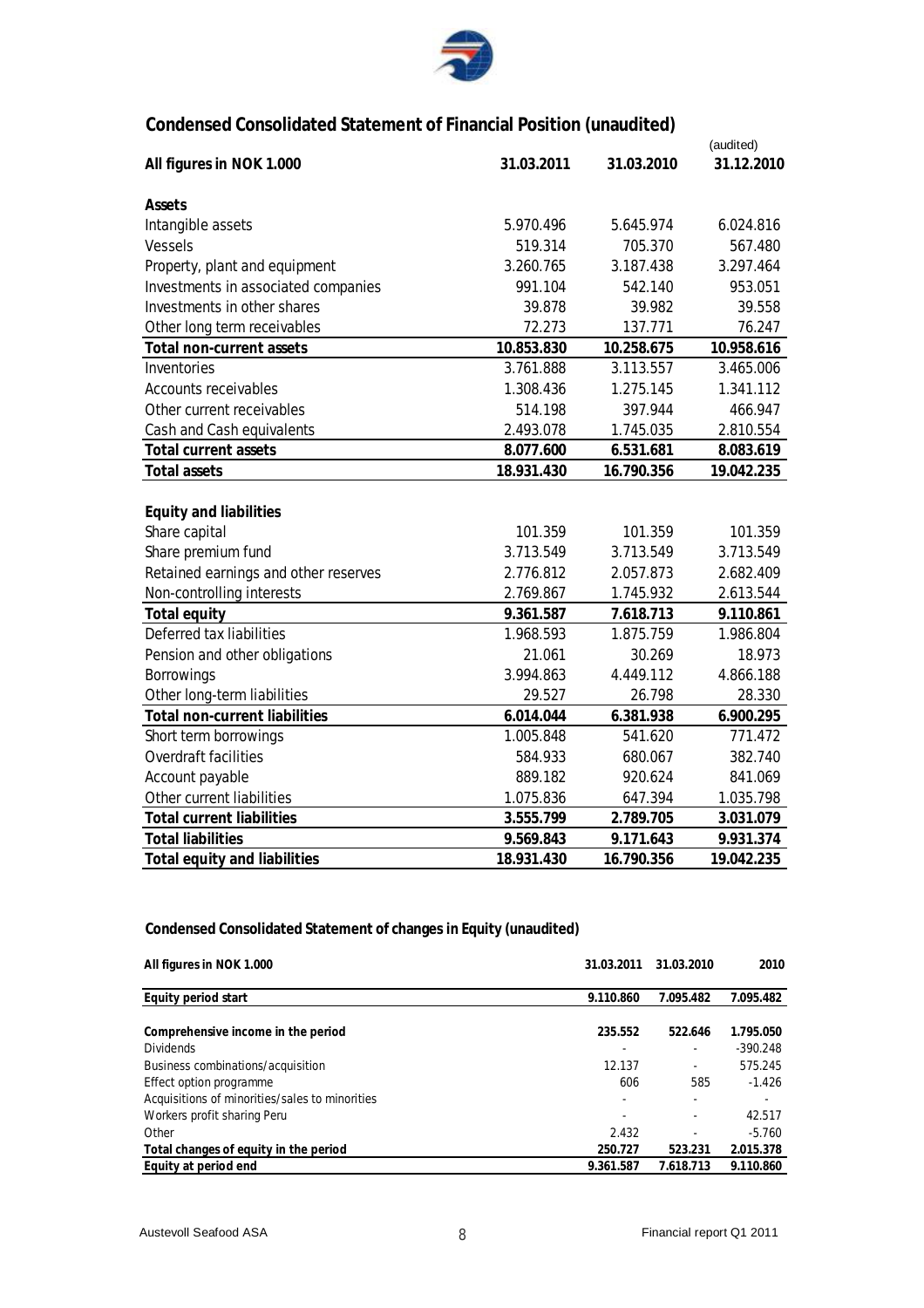

## **Condensed Consolidated Cash flow statement (unaudited)**

| All figures in NOK 1.000                              | Q1 2011                  |                          | Q1 2010 2010 (audited) |
|-------------------------------------------------------|--------------------------|--------------------------|------------------------|
|                                                       |                          |                          |                        |
| Cash flow from operating activities                   |                          |                          |                        |
| Profit before income taxes                            | 521.324                  | 587.563                  | 2.225.492              |
| Fair value adjustment of biological assets            | $-49.596$                | $-270.012$               | $-298.538$             |
| Taxes paid in the period                              | $-72.424$                | $-55.175$                | $-225.102$             |
| Depreciation and amortisation                         | 125.281                  | 122.152                  | 498.290                |
| Impairments                                           | $\overline{\phantom{0}}$ | $\blacksquare$           | 58.762                 |
| Associates companies - net                            | $-37.230$                | $-58.651$                | $-191.761$             |
| Net interest                                          | 47.360                   | 54.048                   | 208.965                |
| Change in inventory                                   | $-242.970$               | $-146.622$               | $-112.043$             |
| Change in receivables                                 | 4.092                    | 200.957                  | 28.987                 |
| Change in payables                                    | 33.645                   | 108.610                  | $-47.307$              |
| Other operating cash flow - net                       | $-58.268$                | $-124.557$               | $-34.784$              |
| Net cash flow from operating activities               | 271.214                  | 418.313                  | 2.110.961              |
| Cash flow from investing activities                   |                          |                          |                        |
| Purchase of intangible and fixed assets               | $-145.015$               | $-69.680$                | $-454.647$             |
| Purchase of shares and equity investments             | $-16.918$                | -500                     | $-911.079$             |
| Proceeds from sale of fixed assets/equity investments | 15.431                   | 9.960                    | 658.684                |
| Dividend received                                     |                          | $\blacksquare$           | 55.466                 |
| Other investing activities - net                      | $-2.589$                 | 5.363                    | 131.379                |
| Net cash flow from investing activities               | $-149.091$               | $-54.857$                | -520.197               |
| Cash flow from financing activities                   |                          |                          |                        |
| Proceeds from new long term debt                      | 1.157                    | 17.180                   | 1.397.807              |
| Repayment of long term debt                           | $-625.985$               | $-174.919$               | $-1.010.883$           |
| Change in short term debt                             | 231.595                  | $-27.932$                | $-234.896$             |
| Interest paid - net                                   | $-35.666$                | $-57.684$                | $-293.239$             |
| Dividends paid                                        |                          | $\overline{\phantom{a}}$ | $-390.248$             |
| Other finance cash flow - net                         |                          |                          | 131.300                |
| Net cash flow from financing activities               | -428.899                 | $-243.355$               | $-400.159$             |
| Net change in cash and cash equivalents               | $-306.776$               | 120.101                  | 1.190.605              |
| Cash, cash equivalents at start of period             | 2.810.554                | 1.623.616                | 1.623.616              |
| Exchange gains/losses (-)                             | $-10.700$                | 1.318                    | $-3.667$               |
| Cash and cash equivalents at period end               | 2.493.078                | 1.745.035                | 2.810.554              |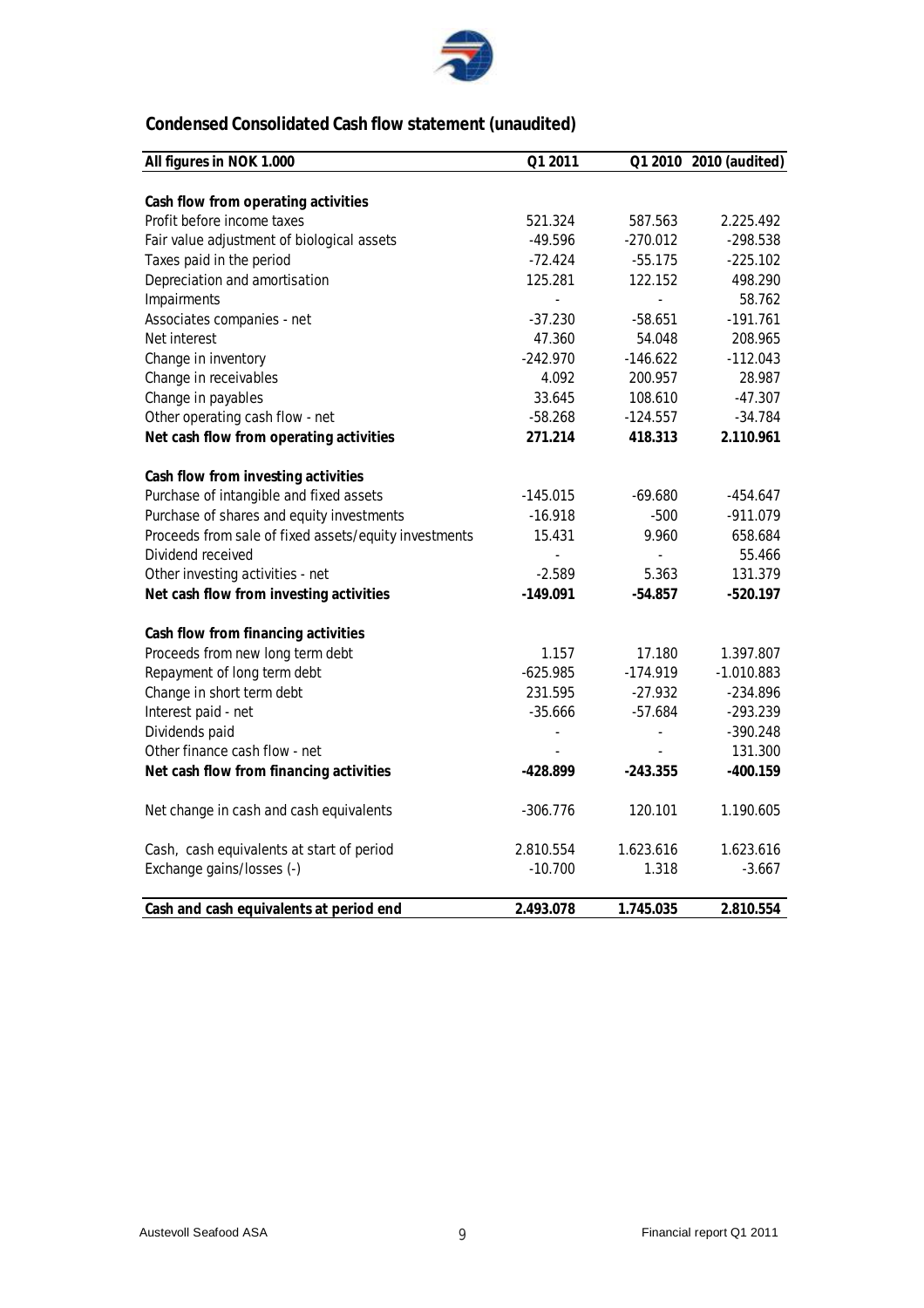

### **Selected notes to the financial statements**

### **Note 1 Accounting policies**

The present interim report has been prepared in accordance with International Financial Reporting Standards (IFRS) and the associated standard for interim financial reporting (IAS 34). The interim financial statements, including historical comparative figures, are based on current IFRS standards and interpretations. Amendments to the standards and interpretations may entail changes in the results. The interim report has been prepared in accordance with the same accounting policies used in the most recent annual report, but does not contain all the information and notes required in an annual report.

For this reason the present report must be read in the conjunction with the Company's most recent annual report (2010).

### **Note 2 Related party transactions**

Transactions with related parties have been carried out in the first quarter of 2011. Transactions with related parties take place at arm's length.

### **Note 3 Biological assets**

The Group estimates the fair value of biological assets (fish in the sea) based on market price for cleaned salmon and trout on the balance sheet date. The price is adjusted for quality differences (superior, ordinary and production), and logistics costs. The volume is adjusted for cleaning waste. Fish in the sea with an average weight below 4 kg is based on the same principles, but the price is adjusted in relation to how long it has been in the growth cycle. The price is not adjusted below cost unless a loss is expected on future sales.

|                         | Q4 2009 | 01 2010 | 022010    | O <sub>3</sub> 2010 | Q4 2010 | Q1 2011 |
|-------------------------|---------|---------|-----------|---------------------|---------|---------|
| Total fish in sea (LWT) | 79.558  | 73.779  | 66.431    | 77.911              | 93.867  | 84.082  |
| $Fish > 4$ kg (LWT)     | 30.506  | 22.876  | 16.739    | 23.678              | 24.621  | 39.238  |
| Adjustment inventory    | 296.435 | 566.447 | 498.362   | 468.266             | 669.196 | 719.005 |
| P&L effect adjustment   | 64.862  | 270.012 | $-68.085$ | $-30.096$           | 126.707 | 49.596  |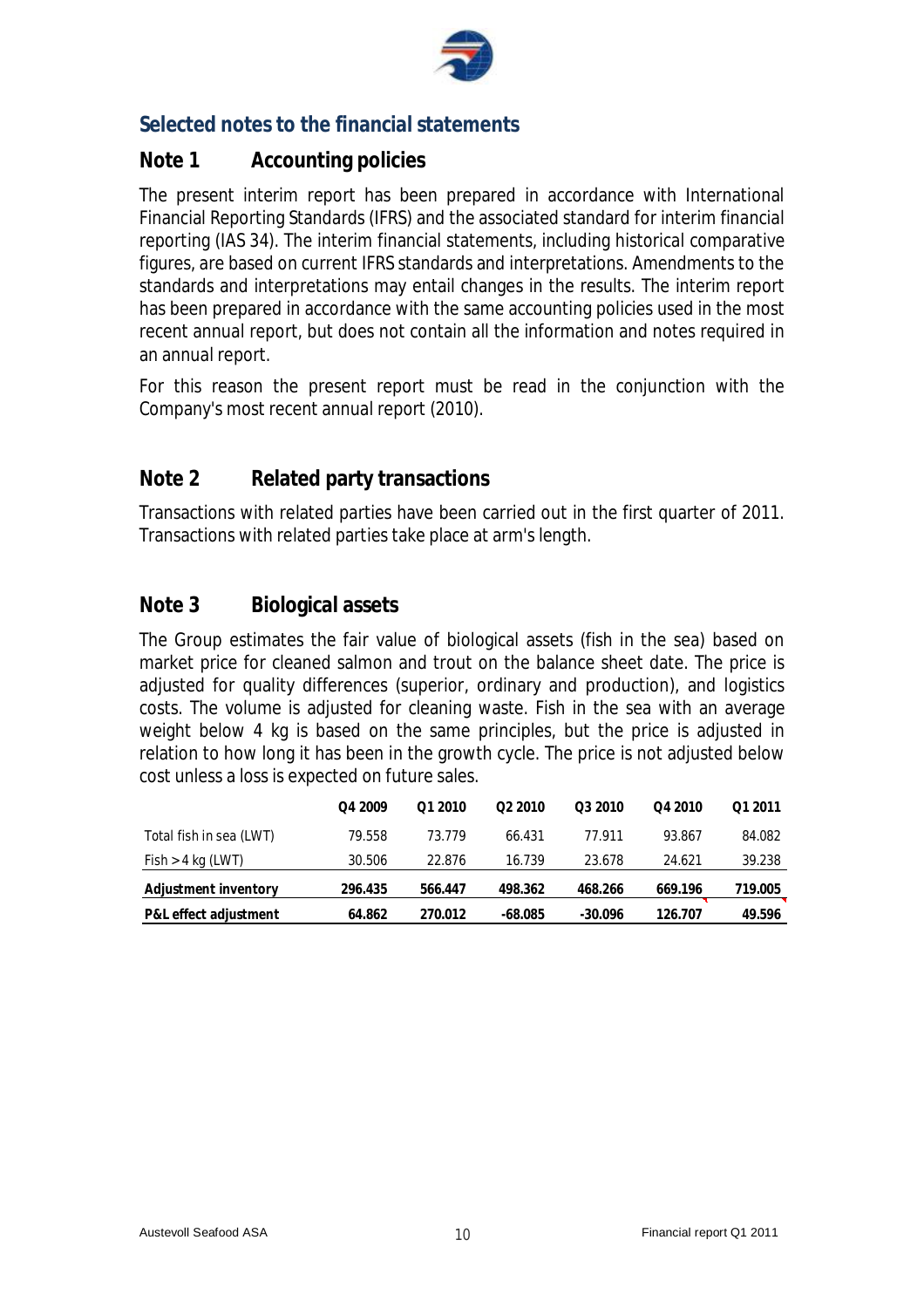

### **Note 4 Business areas**

(all figures in NOK 1.000)

| 2010<br>2011<br>2010<br><b>Fishmeal and oil</b><br>Operating revenue<br>2.001.756<br>318.455<br>362.931<br>75.730<br><b>EBITDA</b><br>64.608<br>521.096<br><b>EBITDA%</b><br>20%<br>21 %<br>26 %<br>317.551<br>EBIT before fair value adj.biomass<br>29.129<br>40.068<br>Volumes sold fishmeal (tons)*<br>24.464<br>31.423<br>160.952<br>Volumes sold fishoil (tons)*<br>10.582<br>53.708<br>14.465<br>Human Consumption **<br>Operating revenue<br>182.200<br>198.168<br>807.855<br><b>EBITDA</b><br>24.843<br>25.072<br>166.405<br>14 %<br>21 %<br><b>EBITDA%</b><br>13 %<br>59.189<br>EBIT before fair value adj.biomass<br>6.743<br>$-3.286$<br>Canning (cases)<br>838.244<br>436.456<br>1.534.714<br>Frozen fish (tons)<br>4.926<br>907<br>5.481<br>HC and LC Omega 3 products (tons)<br>420<br>1.531<br>Pelagic North Atlantic<br>Operating revenue<br>408.028<br>1.436.160<br>414.659<br><b>EBITDA</b><br>17.154<br>27.032<br>63.311<br><b>EBITDA%</b><br>4 %<br>7 %<br>4 %<br>EBIT before fair value adj.biomass<br>11.562<br>21.755<br>41.634<br>Production, sales & distribution salmon/trout<br>Operating revenue<br>2.225.129<br>1.873.091<br>8.887.671<br><b>EBITDA</b><br>510.384<br>306.856<br>1.805.874<br><b>EBITDA%</b><br>23 %<br>16 %<br>20 %<br>EBIT before fair value adj.biomass<br>445.843<br>255.092<br>1.586.250<br>Volumes sold own production (gwt tons)<br>27.897<br>22.500<br>116.807<br><b>Elimination/not allocated AUSS</b><br><b>Elimination/not allocated AUSS</b><br>$-181.423$<br>$-103.311$<br>-388.691<br><b>EBITDA</b><br>$-5.449$<br>$-3.690$<br>$-15.859$<br>EBIT before fair value adj.biomass<br>$-7.018$<br>$-4.781$<br>$-20.849$<br><b>Total group</b><br>Operating revenue<br>2.952.389<br>2.745.538<br>12.744.751<br><b>EBITDA</b><br>611.540<br>431.000<br>2.540.827<br><b>EBITDA%</b><br>21 %<br>16 %<br>20 %<br>EBIT before fair value adj.biomass<br>486.259<br>1.983.775<br>308.848 | First quarter | First quarter | (audited) |
|------------------------------------------------------------------------------------------------------------------------------------------------------------------------------------------------------------------------------------------------------------------------------------------------------------------------------------------------------------------------------------------------------------------------------------------------------------------------------------------------------------------------------------------------------------------------------------------------------------------------------------------------------------------------------------------------------------------------------------------------------------------------------------------------------------------------------------------------------------------------------------------------------------------------------------------------------------------------------------------------------------------------------------------------------------------------------------------------------------------------------------------------------------------------------------------------------------------------------------------------------------------------------------------------------------------------------------------------------------------------------------------------------------------------------------------------------------------------------------------------------------------------------------------------------------------------------------------------------------------------------------------------------------------------------------------------------------------------------------------------------------------------------------------------------------------------------------------------------------------------------------------------------------------------------------------|---------------|---------------|-----------|
|                                                                                                                                                                                                                                                                                                                                                                                                                                                                                                                                                                                                                                                                                                                                                                                                                                                                                                                                                                                                                                                                                                                                                                                                                                                                                                                                                                                                                                                                                                                                                                                                                                                                                                                                                                                                                                                                                                                                          |               |               |           |
|                                                                                                                                                                                                                                                                                                                                                                                                                                                                                                                                                                                                                                                                                                                                                                                                                                                                                                                                                                                                                                                                                                                                                                                                                                                                                                                                                                                                                                                                                                                                                                                                                                                                                                                                                                                                                                                                                                                                          |               |               |           |
|                                                                                                                                                                                                                                                                                                                                                                                                                                                                                                                                                                                                                                                                                                                                                                                                                                                                                                                                                                                                                                                                                                                                                                                                                                                                                                                                                                                                                                                                                                                                                                                                                                                                                                                                                                                                                                                                                                                                          |               |               |           |
|                                                                                                                                                                                                                                                                                                                                                                                                                                                                                                                                                                                                                                                                                                                                                                                                                                                                                                                                                                                                                                                                                                                                                                                                                                                                                                                                                                                                                                                                                                                                                                                                                                                                                                                                                                                                                                                                                                                                          |               |               |           |
|                                                                                                                                                                                                                                                                                                                                                                                                                                                                                                                                                                                                                                                                                                                                                                                                                                                                                                                                                                                                                                                                                                                                                                                                                                                                                                                                                                                                                                                                                                                                                                                                                                                                                                                                                                                                                                                                                                                                          |               |               |           |
|                                                                                                                                                                                                                                                                                                                                                                                                                                                                                                                                                                                                                                                                                                                                                                                                                                                                                                                                                                                                                                                                                                                                                                                                                                                                                                                                                                                                                                                                                                                                                                                                                                                                                                                                                                                                                                                                                                                                          |               |               |           |
|                                                                                                                                                                                                                                                                                                                                                                                                                                                                                                                                                                                                                                                                                                                                                                                                                                                                                                                                                                                                                                                                                                                                                                                                                                                                                                                                                                                                                                                                                                                                                                                                                                                                                                                                                                                                                                                                                                                                          |               |               |           |
|                                                                                                                                                                                                                                                                                                                                                                                                                                                                                                                                                                                                                                                                                                                                                                                                                                                                                                                                                                                                                                                                                                                                                                                                                                                                                                                                                                                                                                                                                                                                                                                                                                                                                                                                                                                                                                                                                                                                          |               |               |           |
|                                                                                                                                                                                                                                                                                                                                                                                                                                                                                                                                                                                                                                                                                                                                                                                                                                                                                                                                                                                                                                                                                                                                                                                                                                                                                                                                                                                                                                                                                                                                                                                                                                                                                                                                                                                                                                                                                                                                          |               |               |           |
|                                                                                                                                                                                                                                                                                                                                                                                                                                                                                                                                                                                                                                                                                                                                                                                                                                                                                                                                                                                                                                                                                                                                                                                                                                                                                                                                                                                                                                                                                                                                                                                                                                                                                                                                                                                                                                                                                                                                          |               |               |           |
|                                                                                                                                                                                                                                                                                                                                                                                                                                                                                                                                                                                                                                                                                                                                                                                                                                                                                                                                                                                                                                                                                                                                                                                                                                                                                                                                                                                                                                                                                                                                                                                                                                                                                                                                                                                                                                                                                                                                          |               |               |           |
|                                                                                                                                                                                                                                                                                                                                                                                                                                                                                                                                                                                                                                                                                                                                                                                                                                                                                                                                                                                                                                                                                                                                                                                                                                                                                                                                                                                                                                                                                                                                                                                                                                                                                                                                                                                                                                                                                                                                          |               |               |           |
|                                                                                                                                                                                                                                                                                                                                                                                                                                                                                                                                                                                                                                                                                                                                                                                                                                                                                                                                                                                                                                                                                                                                                                                                                                                                                                                                                                                                                                                                                                                                                                                                                                                                                                                                                                                                                                                                                                                                          |               |               |           |
|                                                                                                                                                                                                                                                                                                                                                                                                                                                                                                                                                                                                                                                                                                                                                                                                                                                                                                                                                                                                                                                                                                                                                                                                                                                                                                                                                                                                                                                                                                                                                                                                                                                                                                                                                                                                                                                                                                                                          |               |               |           |
|                                                                                                                                                                                                                                                                                                                                                                                                                                                                                                                                                                                                                                                                                                                                                                                                                                                                                                                                                                                                                                                                                                                                                                                                                                                                                                                                                                                                                                                                                                                                                                                                                                                                                                                                                                                                                                                                                                                                          |               |               |           |
|                                                                                                                                                                                                                                                                                                                                                                                                                                                                                                                                                                                                                                                                                                                                                                                                                                                                                                                                                                                                                                                                                                                                                                                                                                                                                                                                                                                                                                                                                                                                                                                                                                                                                                                                                                                                                                                                                                                                          |               |               |           |
|                                                                                                                                                                                                                                                                                                                                                                                                                                                                                                                                                                                                                                                                                                                                                                                                                                                                                                                                                                                                                                                                                                                                                                                                                                                                                                                                                                                                                                                                                                                                                                                                                                                                                                                                                                                                                                                                                                                                          |               |               |           |
|                                                                                                                                                                                                                                                                                                                                                                                                                                                                                                                                                                                                                                                                                                                                                                                                                                                                                                                                                                                                                                                                                                                                                                                                                                                                                                                                                                                                                                                                                                                                                                                                                                                                                                                                                                                                                                                                                                                                          |               |               |           |
|                                                                                                                                                                                                                                                                                                                                                                                                                                                                                                                                                                                                                                                                                                                                                                                                                                                                                                                                                                                                                                                                                                                                                                                                                                                                                                                                                                                                                                                                                                                                                                                                                                                                                                                                                                                                                                                                                                                                          |               |               |           |
|                                                                                                                                                                                                                                                                                                                                                                                                                                                                                                                                                                                                                                                                                                                                                                                                                                                                                                                                                                                                                                                                                                                                                                                                                                                                                                                                                                                                                                                                                                                                                                                                                                                                                                                                                                                                                                                                                                                                          |               |               |           |
|                                                                                                                                                                                                                                                                                                                                                                                                                                                                                                                                                                                                                                                                                                                                                                                                                                                                                                                                                                                                                                                                                                                                                                                                                                                                                                                                                                                                                                                                                                                                                                                                                                                                                                                                                                                                                                                                                                                                          |               |               |           |
|                                                                                                                                                                                                                                                                                                                                                                                                                                                                                                                                                                                                                                                                                                                                                                                                                                                                                                                                                                                                                                                                                                                                                                                                                                                                                                                                                                                                                                                                                                                                                                                                                                                                                                                                                                                                                                                                                                                                          |               |               |           |
|                                                                                                                                                                                                                                                                                                                                                                                                                                                                                                                                                                                                                                                                                                                                                                                                                                                                                                                                                                                                                                                                                                                                                                                                                                                                                                                                                                                                                                                                                                                                                                                                                                                                                                                                                                                                                                                                                                                                          |               |               |           |
|                                                                                                                                                                                                                                                                                                                                                                                                                                                                                                                                                                                                                                                                                                                                                                                                                                                                                                                                                                                                                                                                                                                                                                                                                                                                                                                                                                                                                                                                                                                                                                                                                                                                                                                                                                                                                                                                                                                                          |               |               |           |
|                                                                                                                                                                                                                                                                                                                                                                                                                                                                                                                                                                                                                                                                                                                                                                                                                                                                                                                                                                                                                                                                                                                                                                                                                                                                                                                                                                                                                                                                                                                                                                                                                                                                                                                                                                                                                                                                                                                                          |               |               |           |
|                                                                                                                                                                                                                                                                                                                                                                                                                                                                                                                                                                                                                                                                                                                                                                                                                                                                                                                                                                                                                                                                                                                                                                                                                                                                                                                                                                                                                                                                                                                                                                                                                                                                                                                                                                                                                                                                                                                                          |               |               |           |
|                                                                                                                                                                                                                                                                                                                                                                                                                                                                                                                                                                                                                                                                                                                                                                                                                                                                                                                                                                                                                                                                                                                                                                                                                                                                                                                                                                                                                                                                                                                                                                                                                                                                                                                                                                                                                                                                                                                                          |               |               |           |
|                                                                                                                                                                                                                                                                                                                                                                                                                                                                                                                                                                                                                                                                                                                                                                                                                                                                                                                                                                                                                                                                                                                                                                                                                                                                                                                                                                                                                                                                                                                                                                                                                                                                                                                                                                                                                                                                                                                                          |               |               |           |
|                                                                                                                                                                                                                                                                                                                                                                                                                                                                                                                                                                                                                                                                                                                                                                                                                                                                                                                                                                                                                                                                                                                                                                                                                                                                                                                                                                                                                                                                                                                                                                                                                                                                                                                                                                                                                                                                                                                                          |               |               |           |
|                                                                                                                                                                                                                                                                                                                                                                                                                                                                                                                                                                                                                                                                                                                                                                                                                                                                                                                                                                                                                                                                                                                                                                                                                                                                                                                                                                                                                                                                                                                                                                                                                                                                                                                                                                                                                                                                                                                                          |               |               |           |
|                                                                                                                                                                                                                                                                                                                                                                                                                                                                                                                                                                                                                                                                                                                                                                                                                                                                                                                                                                                                                                                                                                                                                                                                                                                                                                                                                                                                                                                                                                                                                                                                                                                                                                                                                                                                                                                                                                                                          |               |               |           |
|                                                                                                                                                                                                                                                                                                                                                                                                                                                                                                                                                                                                                                                                                                                                                                                                                                                                                                                                                                                                                                                                                                                                                                                                                                                                                                                                                                                                                                                                                                                                                                                                                                                                                                                                                                                                                                                                                                                                          |               |               |           |
|                                                                                                                                                                                                                                                                                                                                                                                                                                                                                                                                                                                                                                                                                                                                                                                                                                                                                                                                                                                                                                                                                                                                                                                                                                                                                                                                                                                                                                                                                                                                                                                                                                                                                                                                                                                                                                                                                                                                          |               |               |           |
|                                                                                                                                                                                                                                                                                                                                                                                                                                                                                                                                                                                                                                                                                                                                                                                                                                                                                                                                                                                                                                                                                                                                                                                                                                                                                                                                                                                                                                                                                                                                                                                                                                                                                                                                                                                                                                                                                                                                          |               |               |           |
|                                                                                                                                                                                                                                                                                                                                                                                                                                                                                                                                                                                                                                                                                                                                                                                                                                                                                                                                                                                                                                                                                                                                                                                                                                                                                                                                                                                                                                                                                                                                                                                                                                                                                                                                                                                                                                                                                                                                          |               |               |           |
|                                                                                                                                                                                                                                                                                                                                                                                                                                                                                                                                                                                                                                                                                                                                                                                                                                                                                                                                                                                                                                                                                                                                                                                                                                                                                                                                                                                                                                                                                                                                                                                                                                                                                                                                                                                                                                                                                                                                          |               |               |           |
|                                                                                                                                                                                                                                                                                                                                                                                                                                                                                                                                                                                                                                                                                                                                                                                                                                                                                                                                                                                                                                                                                                                                                                                                                                                                                                                                                                                                                                                                                                                                                                                                                                                                                                                                                                                                                                                                                                                                          |               |               |           |

\* Includes porportional consolidation of 50% of Welcon Group (turnover, results and volumes)

\*\* Epax was sold in November 2010. Epax is included in figures for Q1 10 and in the period January to October for the full-year 2010 figures.